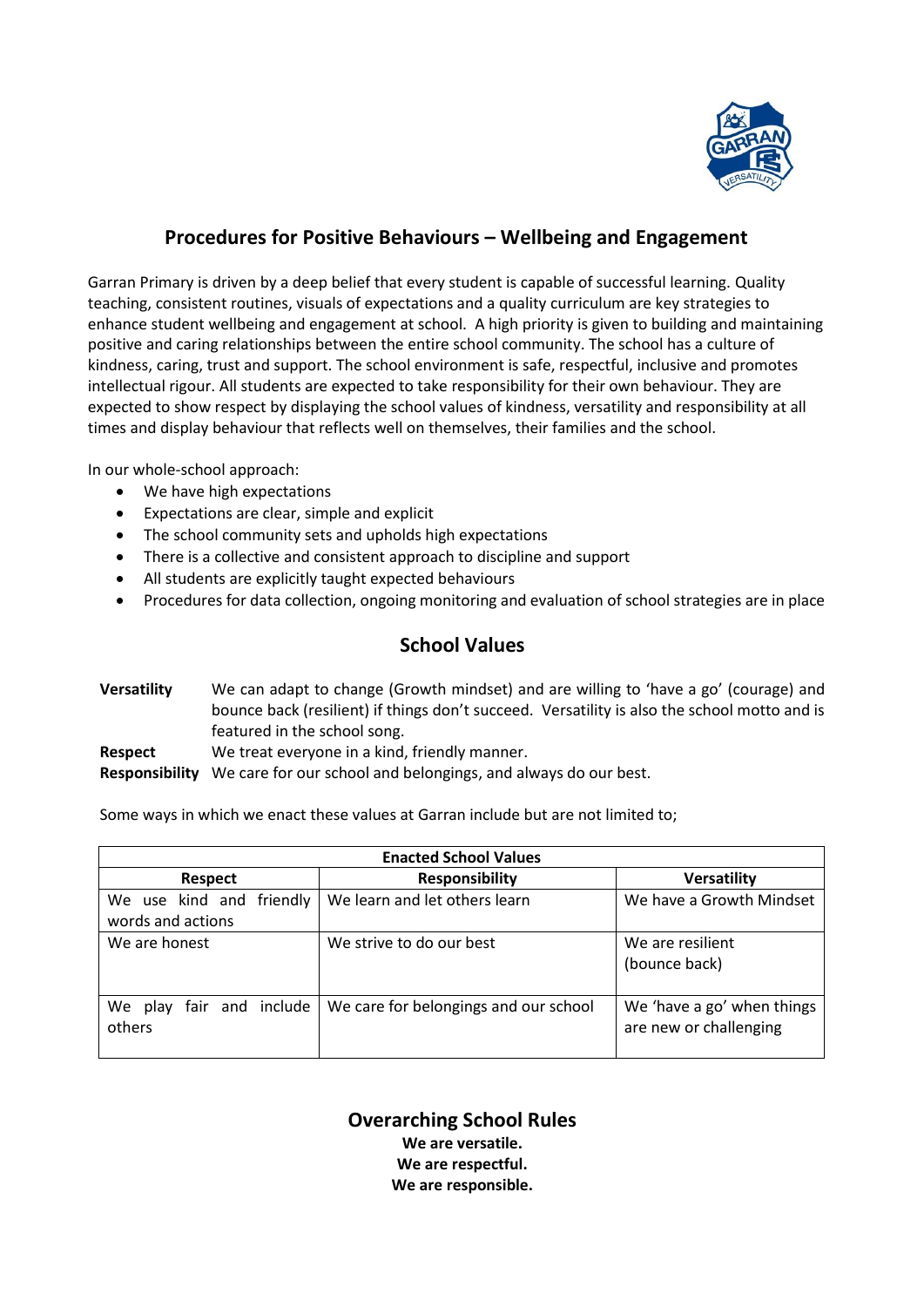## **Supporting Positive Behaviours**

### **Strategies**

- Common school values articulated
- Visible and consistent class routines
- Collaboratively developed class rules which are both visually and verbally defined
- Explicitly taught behaviour expectations -providing students with the skills and knowledge to make responsible choices and demonstrate appropriate behaviour within the classroom and in the playground
- Building positive relationships, where children know each other, and staff know children
- Understanding the cultural background of students and their families and how this can impact on expected behavioural norms in the school environment
- Understanding of students with a disability and how to make reasonable adjustments for them
- Utilising restorative justice and restitution as an approach to support learning
- Utilising data for decision making, monitoring and evaluating strategies
- Utilising research based, scientifically validated approaches including Growth Mindset, Social Skills and Bounce Back strategies to support student personal growth and development
- Providing positive rewards including Eddy the Teddy tickets contribute towards house points for positively engaging in school life and learning, fostering intrinsic motivation to learn whilst celebrating excellence through Student Aussie of the Month and Student Effort Awards being awarded at special assemblies. Giving merit awards to students from each class every week.
- Support for students requiring intervention or additional support by designing individual safety, behaviour, and or personal learning plans.

### **School Steps for Inappropriate Behaviour**

- ➢ **Redirect:** Students are redirected or refocused by staff using verbal and nonverbal cues or distraction.
- ➢ **Remind:** Students are reminded of appropriate behaviour choices.
- ➢ **Reflect:** Students are provided with time in class to reflect on the behaviour choices they have made.
- ➢ **Relocate:** Students are provided with time in buddy class to reflect on the behaviour choices they have made.
- ➢ **Refer:** Students who continue to make unacceptable or unsafe behaviour choices are referred to Executive.
- ➢ **Repair:** Students are given the opportunity to repair the harm they have caused.
- ➢ **Rebuild:** Students are given the opportunity to rebuild relationships with people they have harmed through a restorative conference.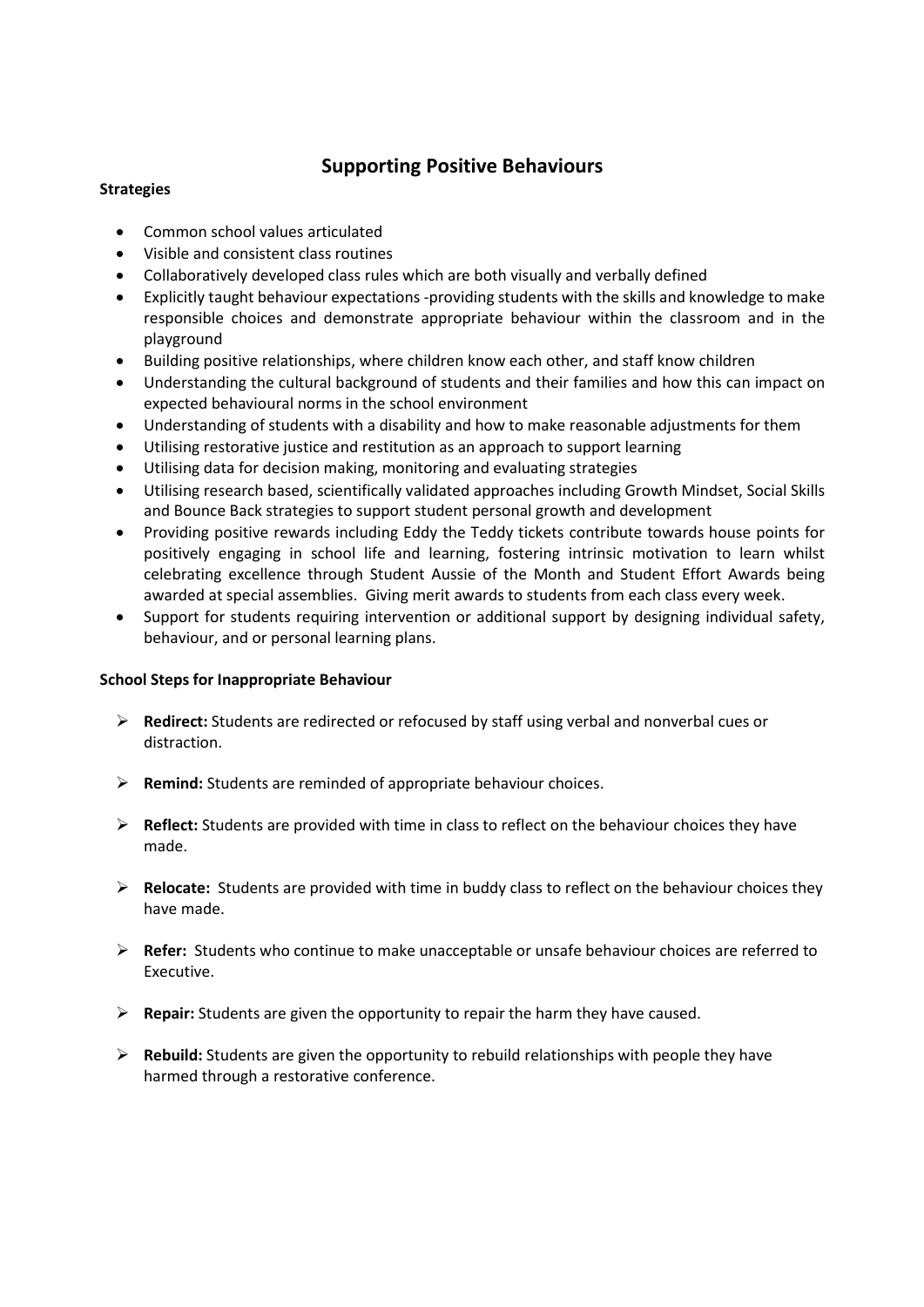#### **Positive Acknowledgement System – Eddy the Teddy**

Eddy the Teddy acknowledgments encourage and reward positive behaviours. The reward recognises students who demonstrate the school values. The Eddy the Teddy ticket can be given out by any staff member. Children take the ticket and place it in their 'house mailbox' located in the front office, next to Eddy the Teddy. The tickets are counted each week by the student leaders, who announce the winning house each week. Points are tallied and an overall winner is announced each year.

A ticket can be given to a student when they are demonstrating positive behaviour(s). It is not intended as a preventative measure to minimise negative behaviour but rather to encourage students to do the right things and show initiative.

### **Student Rights and Responsibilities**

**1.** *I have the right to be treated with respect.*

I have the responsibility to accept responsibility for my own behaviour and to be friendly, kind and respectful to everyone in the school community.

*1. I have the right to be safe and secure in a friendly environment.* 

I have a responsibility to report any inappropriate behaviour to teachers and to treat everyone in a friendly and kind manner.

*2. I have the right to expect my property to be safe.*

I have the responsibility to look after and care for property and belongings, keeping the school clean and to report to an adult if others are not doing the same.

*3. I have the right to learn in a non-disruptive environment.*

I have the responsibility to ensure my behaviour is not disruptive to the learning of others.

*4. I have the right to have pride in my school, where effort and appearance is promoted.*

I have a responsibility to wear my uniform and uphold the values of the school at all school activities and events.

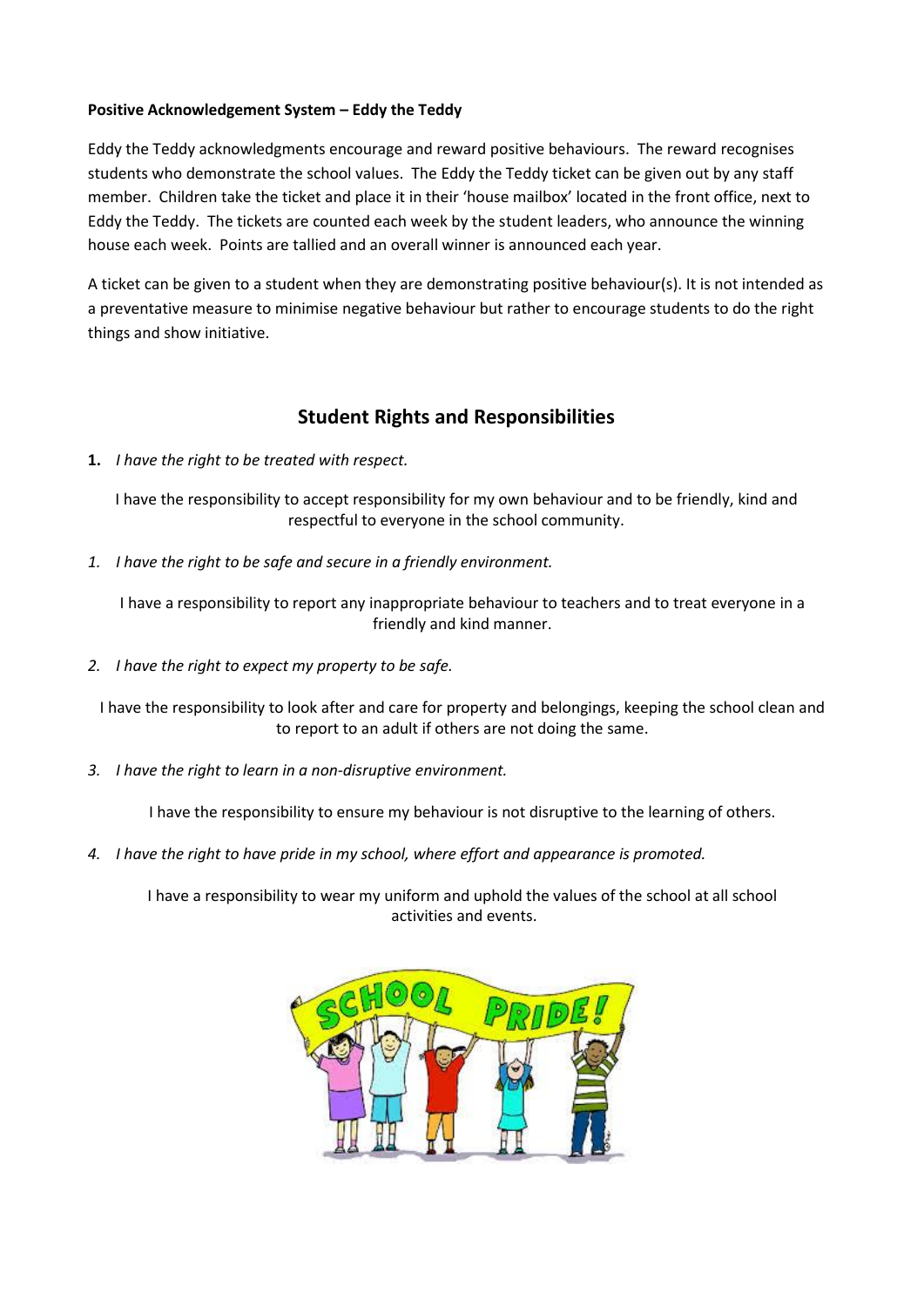| <b>RIGHTS and RESPONSIBILITIES</b>                                                                                                                                                                                                                                                                                               |                                                                                                                                                                                                                                                                                                                                                                                                                                                                                                                              |  |  |
|----------------------------------------------------------------------------------------------------------------------------------------------------------------------------------------------------------------------------------------------------------------------------------------------------------------------------------|------------------------------------------------------------------------------------------------------------------------------------------------------------------------------------------------------------------------------------------------------------------------------------------------------------------------------------------------------------------------------------------------------------------------------------------------------------------------------------------------------------------------------|--|--|
| Staff have the right to:<br>Receive respect, courtesy and kindness<br>from others<br>Teach in a safe, secure and clean<br>environment<br>Teach in a non-disruptive environment<br>Receive cooperation and support from<br>parents                                                                                                | Staff have a responsibility to:<br>Show kindness and respect to all members<br>of the school community<br>Ensure that classrooms and the school<br>$\bullet$<br>environment is neat, tidy and safe<br>Ensure student needs are met<br>$\bullet$<br>Keep parents updated<br>Explicitly teach students classroom rules<br>$\bullet$<br>and school behaviour expectations<br>Teach Bounceback, Growth Mindset<br>$\bullet$<br>strategies and Social Skills<br>Use active supervision in the playground<br>and classroom         |  |  |
| Parents have the right to:<br>Receive respect, courtesy and kindness<br>Receive updates from teachers if their<br>child has required support in self<br>regulating behaviours<br>Be informed of curriculum and school<br>$\bullet$<br>procedures<br>Be listened to when matters are raised<br>related to their child's education | Parents have a responsibility to:<br>Show kindness and respect to all members<br>of the school community.<br>Inform staff of any concerns regarding<br>$\bullet$<br>their child's health or welfare<br>Ensure that their child's health and welfare<br>$\bullet$<br>is at an optimum for learning<br>Support the school and staff in their<br>$\bullet$<br>decision making and the education of their<br>child<br>Listen and trust the professional advice of<br>teachers regarding their child in the school<br>environment |  |  |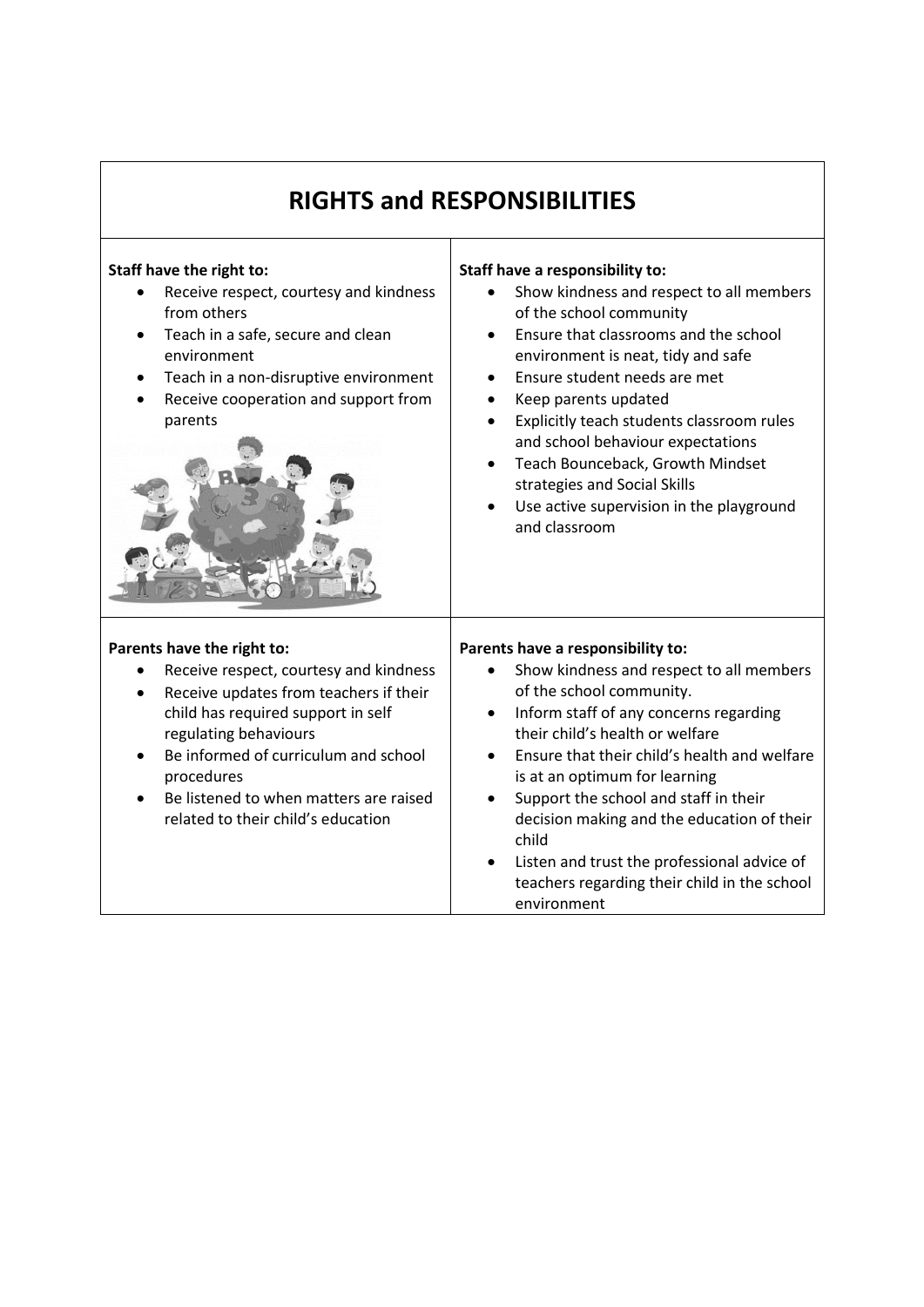# **CODE of CONDUCT**

#### **Respect**

- Be kind and friendly to all members of the Garran School Community
- Smile, say hello to people and use names
- Always use manners including please, thank you and excuse me
- Be honest
- Do something for someone without them asking
- Be kind to yourself
- Play fair
- Include others

### **Responsibility**

- Strive to do our best aim high
- Proudly wear school uniform
- Know and follow the school rules
- Treat all school and personal property with care
- Follow all instructions given by all staff members
- Take responsibility and be honest about my behaviour
- Let others learn
- Keep our school clean and free of litter
- Act in a safe manner both in and out of the classroom

### **Versatility**

- Be resilient
- Demonstrate control over my impulses and emotions
- Know how to bounce back and forward (Bounce Back and Growth Mindset)
- Have courage to ask for help
- Be resourceful How can I fix the problem? What could I do next? Who else could help?
- Set and attain realistic goals
- 'Have a go' at new things

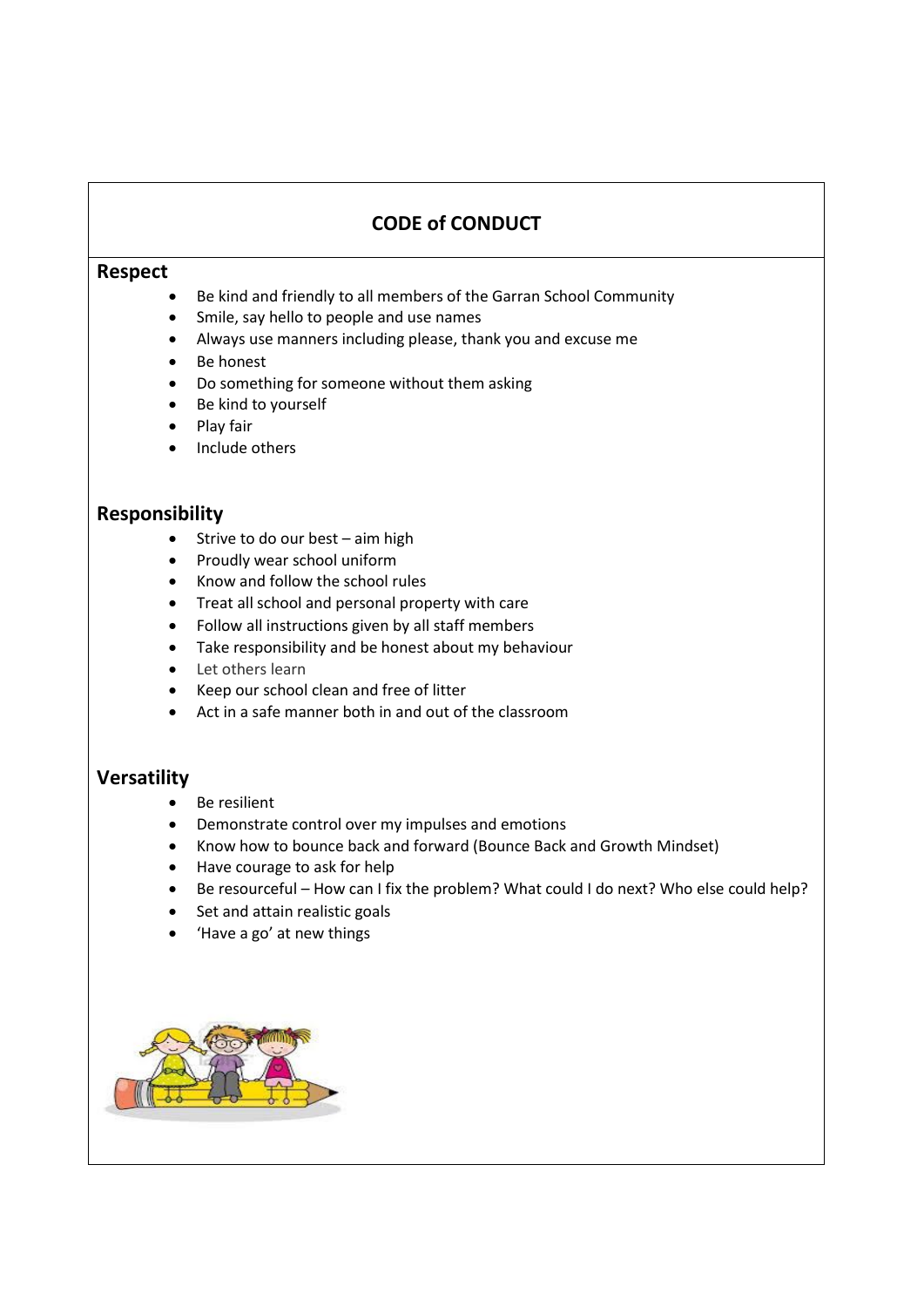# **Responding to Inappropriate Behaviour**

#### **Restorative Practices**

Restorative Practices are aligned with our values and our philosophy at Garran Primary School in that positive relationships are central to a successful learning journey. This approach allows students to learn from behavioural mistakes and make better choices in the future without damaging relationships, and help build capacity to enable students to self-regulate behaviour. It is a focus where emphasis is on changing behaviour not just managing behaviour. It allows everyone to;

- Have a say
- Understand the reasons for the decision
- Have a shared understanding of what is expected

After an incident a staff member will engage students in a restorative conversation, to encourage reflection and to restore any damage to relationships. The following questions can be used to facilitate the conversation.

#### These questions are:

When challenging behaviour:

- What happened?
- What were you thinking at the time?
- What have you thought about since?
- Who has been affected by what you have done?
- In what way have they been affected?
- What do you think you need to do to make things right?

#### To help those affected:

- What did you think when you realised what had happened?
- What impact has this incident had on you and others?
- What has been the hardest thing for you?
- What do you think needs to happen to make things right

#### **Reflective Behaviours**

The classroom teacher initiates discussions that look at the behaviours of students and not individuals. Students are made aware of the fact that it is the behaviour that others do not like. This reflective approach empowers students, by encouraging responsibility for learning about relationships and fostering positive relationships with teachers and other students.

#### **Excursions, Events and Activities**

A student's participation in any activity organised by Garran Primary School is at the discretion of the Executive Team. Any student whose behaviour may be of risk to themselves or others may be deemed ineligible to attend. Students receive the opportunity to attend excursions and camps when they demonstrate behaviours at school that show they can follow staff instructions to ensure everyone is safe and can enjoy the activities organised. Additionally students selected for sporting and teams and opportunities to represent the school, require students to follow school rules and demonstrate the school values.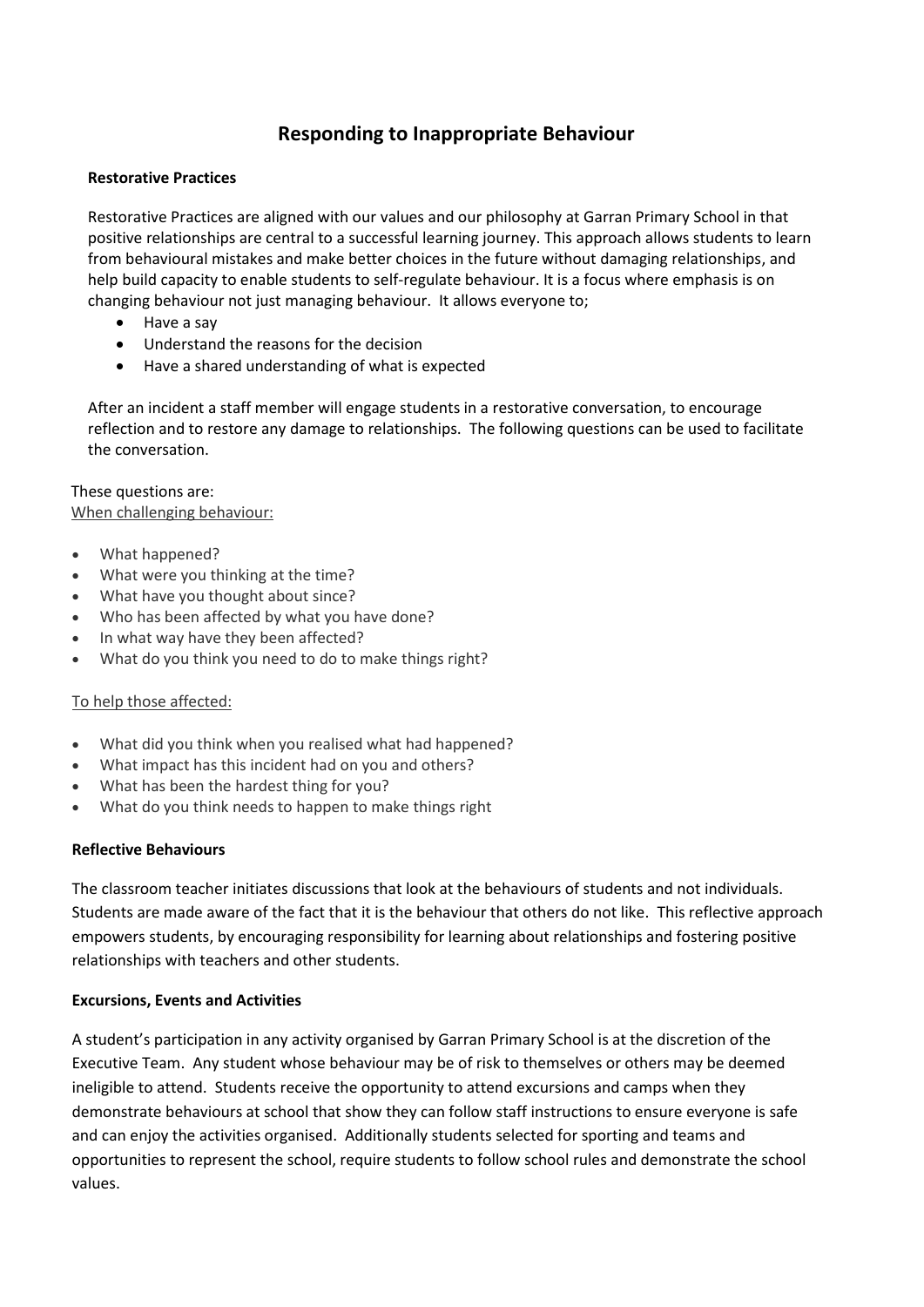#### **Unacceptable Behaviours**

Aggression or threatening behaviour towards others is not acceptable. Any behaviours deemed to be high level including but not limited to physical or verbal aggression, bullying or intentional behaviour which impacts on others negatively, will result in a school suspension. Parents will be contacted by a member of the Executive team and the school steps will be fast tracked. Students who receive a suspension may also loose leadership rights and opportunities to participate in school activities. Students may have an individual playground or learning plan and or specific areas to relax and play if other strategies are not successful.

# **Responding to Reported Incidences**

## **Who Does What?**

### **Class Teachers**

- Have high expectations for positive behaviour in learning and play
- Teach and give students opportunities to practice and learn social skills
- Regularly explain rules and procedures to children for classroom, playground and school activities
- Complete data report for any inappropriate behaviour

#### **Executive Teachers**

- Inform parents as appropriate
- Communicate with teachers about procedures
- Ensure that data reports have been completed and analyse and identify areas where incidents may be happening or specific children who may require support
- Support teachers in creating positive learning environments

### **School Psychologist**

- Guide staff and parents in services and support
- Offer parents or students counselling if appropriate

### **Parents/Carers**

- Discuss and actively listen to concerns their child has about another person's behaviour
- Recognise that their child's version of events is only one part of the story
- Take their child's concern seriously without being overly protective
- Remind their child that everyone has the right to feel safe
- Raise any matters of concern with teachers to investigate